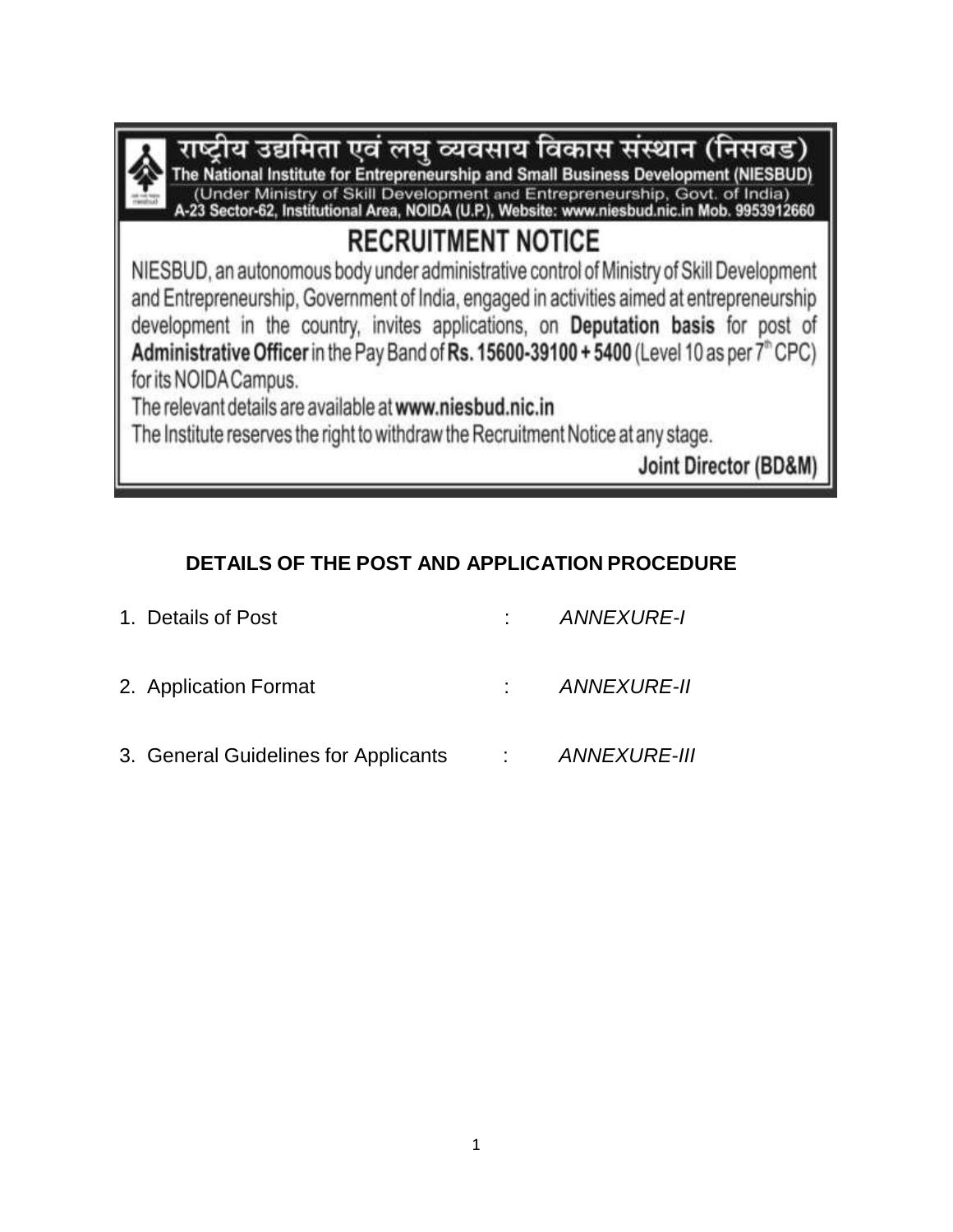| <b>Details of Post</b> |  |  |
|------------------------|--|--|
|------------------------|--|--|

| SI.              | <b>Particulars</b>                                    | <b>Details</b>                                                                                                                                                                                                                                                                                                                                                                                                                                                                                                                                                                                                                      |
|------------------|-------------------------------------------------------|-------------------------------------------------------------------------------------------------------------------------------------------------------------------------------------------------------------------------------------------------------------------------------------------------------------------------------------------------------------------------------------------------------------------------------------------------------------------------------------------------------------------------------------------------------------------------------------------------------------------------------------|
| No.              |                                                       |                                                                                                                                                                                                                                                                                                                                                                                                                                                                                                                                                                                                                                     |
| 1.               | <b>Pay Band and Grade</b><br>Pay                      | Rs. 15600- 39100+ 5400 (Level 10 of the Pay<br>Matrix as per $7th$ CPC)                                                                                                                                                                                                                                                                                                                                                                                                                                                                                                                                                             |
| 2.               | <b>Age Limit &amp; Period of</b><br><b>Deputation</b> | While the maximum age for appointment by<br>Deputation shall be 56 years as on last date for<br>receipt of applications, the period of Deputation<br>would be initially for 02 years.<br>The period of deputation including the period of<br>another ex-cadre<br>deputation in<br>post<br>held<br>immediately/preceding this appointment in the<br>same or some other organization or any other<br>Government Body, shall not exceed 3 years.                                                                                                                                                                                       |
| $\overline{3}$ . | <b>Eligibility Conditions</b>                         | <b>Officers</b><br>Central/State<br>of<br>the<br>Governments/Universities/Recognized<br>Research<br>Institutions/ Public Sector Undertakings/Statutory/<br>Semi - Govt. or Autonomous Organizations:<br>(a) holding analogous post on regular basis in the<br>parent cadre or department; OR<br>With 6 years' regular service in posts in the Pay<br>Band of Rs.9300-34800 with Grade Pay of<br>Rs.4800 in related area;<br><b>AND</b>                                                                                                                                                                                              |
|                  |                                                       | the<br>educational<br>(b) Possessing<br>following<br>qualifications and experience:-<br><b>Education</b><br>Master's Degree in relevant discipline from a<br>recognized University/ Institution<br><i>Experience</i><br>Experience, dealing with Administration,<br>Resource,<br>Establishment,<br>Human<br>Procurement and Maintenance of Premises or<br>Budget, Finance and Accounts matters in<br>Central/State<br>Government/Universities/<br>Recognized<br>Training<br>Research,<br><b>or</b><br><b>Institutions/Autonomous</b><br>Bodies/<br>Public<br>Sector Undertakings/ Statutory/<br>Semi -<br>Government Organizations. |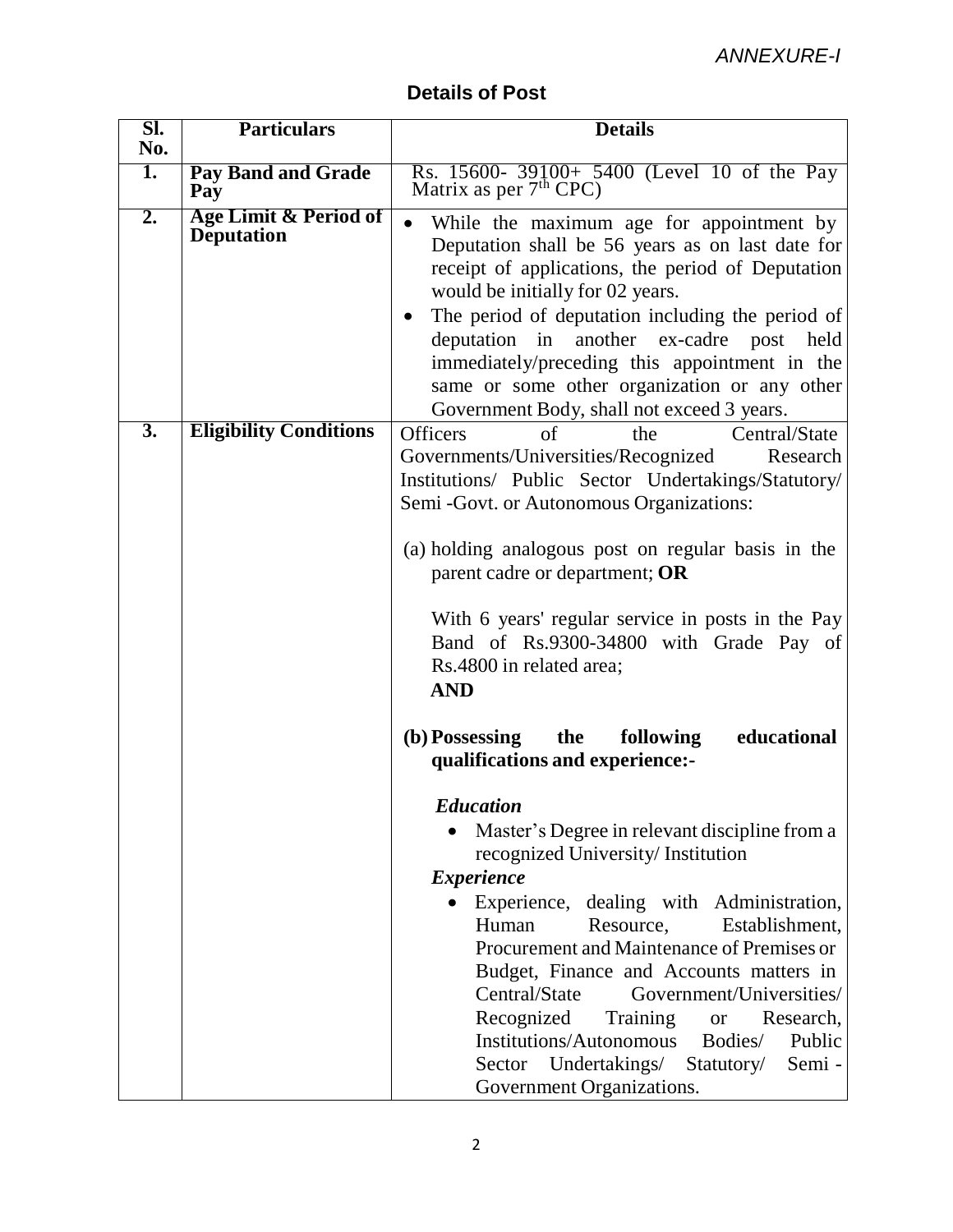| SI.<br>No. | <b>Particulars</b> | <b>Details</b>                                                                                                                                                                                                                                                                                                                                                                                                                                                                                                                                                                                                                  |
|------------|--------------------|---------------------------------------------------------------------------------------------------------------------------------------------------------------------------------------------------------------------------------------------------------------------------------------------------------------------------------------------------------------------------------------------------------------------------------------------------------------------------------------------------------------------------------------------------------------------------------------------------------------------------------|
|            |                    | Minimum 8 years administrative experience<br>$\bullet$<br>in Government organizations/educational<br>institutions.<br>Experience of having dealt with all matters<br>related to administration, establishment,<br>vigilance OR Budget, Finance and Accounts<br>at Sectional Head or Department head<br>level.<br><b>OR</b><br>At least 8 years' experience in public<br>relations work in Govt. /autonomous bodies/<br>PSUs/ reputed private institute/ industry.<br>Knowledge of Government Rules &<br>Regulations governing<br>Service/<br>Establishment Matters; Procurement<br>or<br>GFRs, Budget/Finance and Accounts etc. |
|            |                    | <b>Desirable</b>                                                                                                                                                                                                                                                                                                                                                                                                                                                                                                                                                                                                                |
|            |                    | Experience in one/or more of the following work<br>areas:                                                                                                                                                                                                                                                                                                                                                                                                                                                                                                                                                                       |
|            |                    | 5 years' experience in administration related work in                                                                                                                                                                                                                                                                                                                                                                                                                                                                                                                                                                           |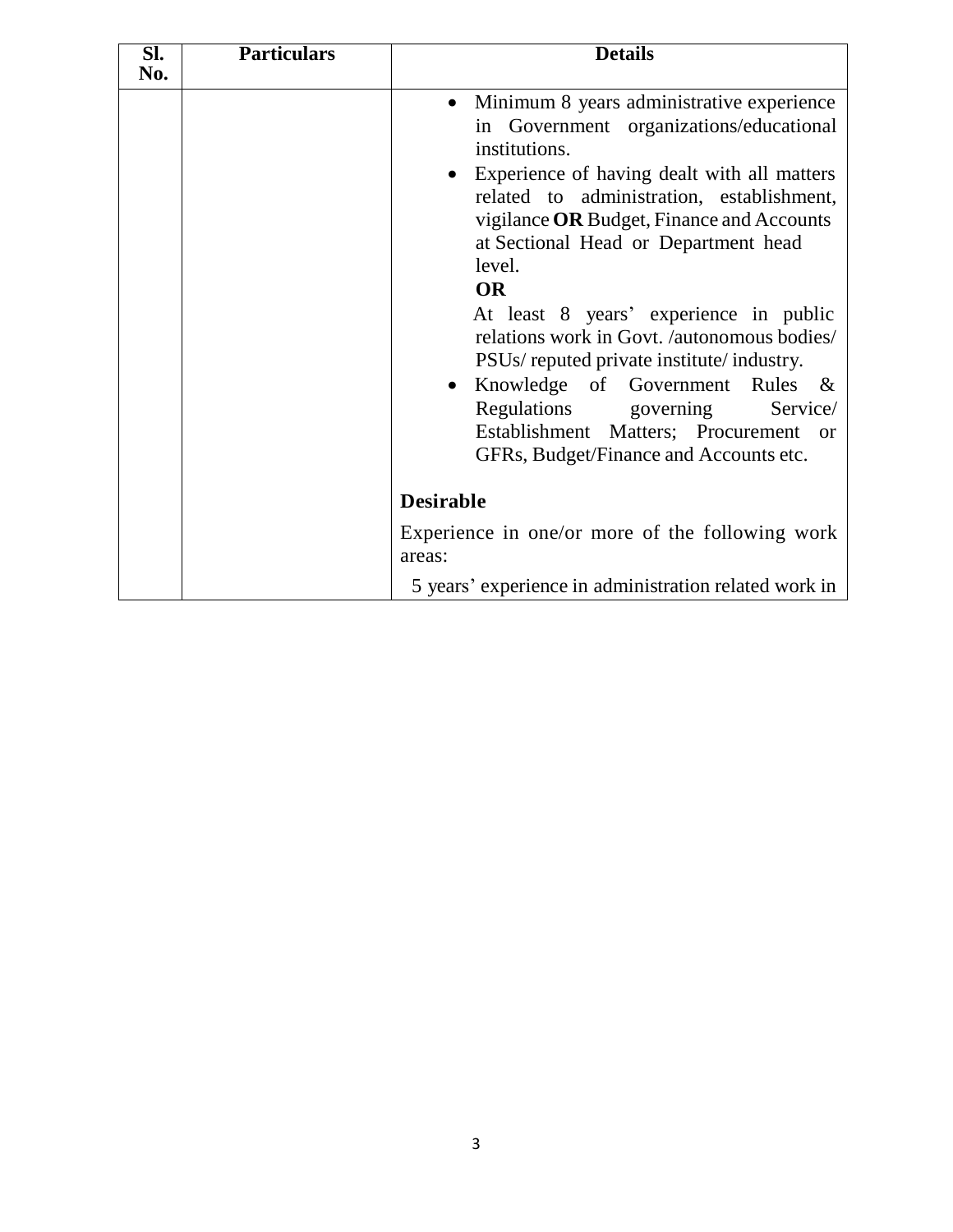#### **Application Format**

- **1. Name and Address of Applicant : (Block Letters)**
- **2. Date of Birth : (In Christian era)**
- **3. Date of Entry into Govt. Service :**
- **4. Date of Retirement under Central/ : State Govt. Rules**
- **5. Whether belongs to SC/ST/OBC :**
- **6. Whether Educational and other Qualifications required for the post are satisfied?**

#### **Educational Qualifications :**

|                  | <b>Qualifications Required</b> | <b>Qualifications Possessed by the</b><br><b>Officer</b> |
|------------------|--------------------------------|----------------------------------------------------------|
|                  |                                |                                                          |
| <b>Essential</b> |                                |                                                          |
|                  |                                |                                                          |
|                  |                                |                                                          |
|                  |                                |                                                          |
|                  |                                |                                                          |
|                  |                                |                                                          |
|                  |                                |                                                          |
|                  |                                |                                                          |
|                  |                                |                                                          |
| <b>Desirable</b> |                                |                                                          |
| (if applicable)  |                                |                                                          |
|                  |                                |                                                          |
|                  |                                |                                                          |
|                  |                                |                                                          |
|                  |                                |                                                          |
|                  |                                |                                                          |
|                  |                                |                                                          |
|                  |                                |                                                          |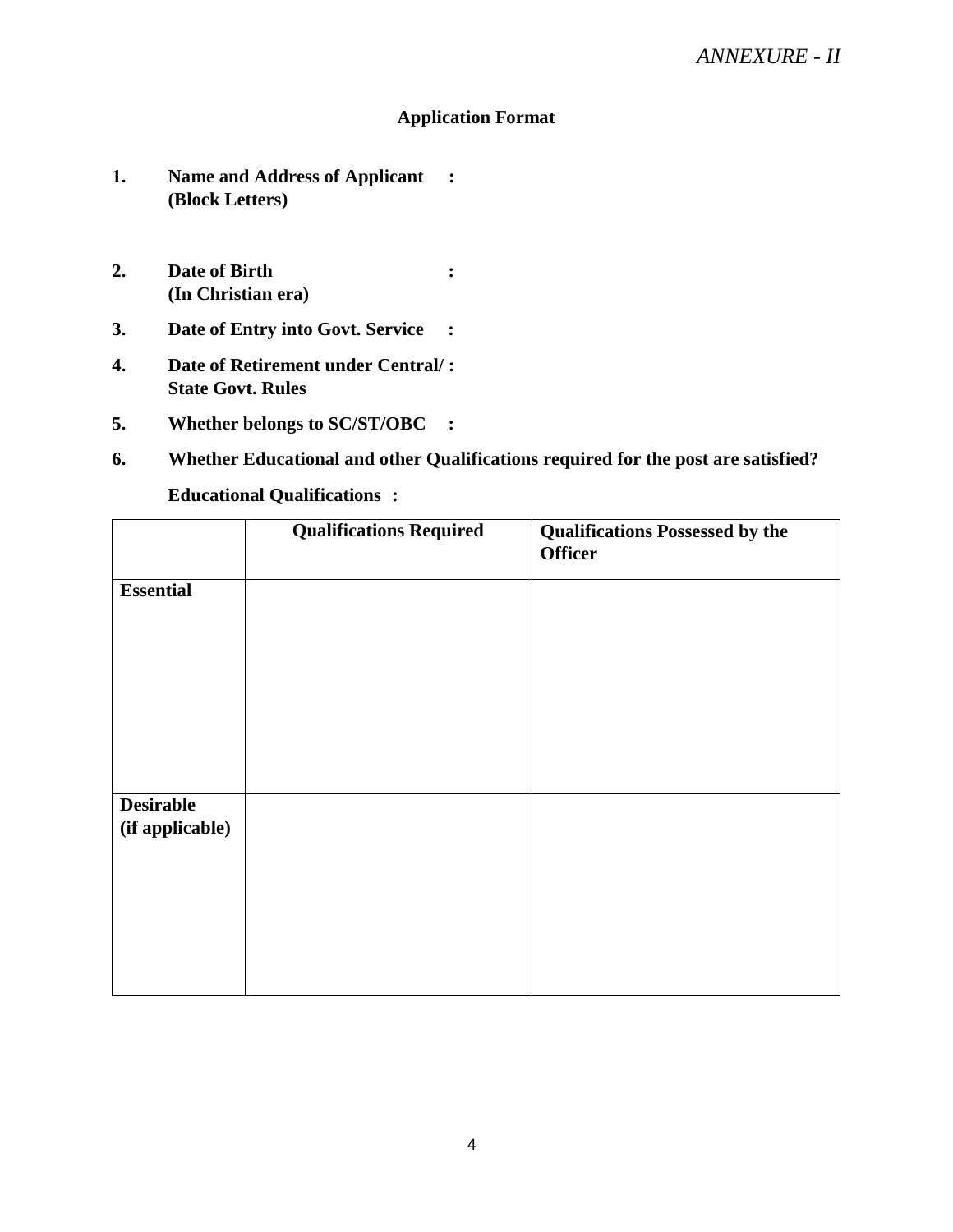# **7. Experience**

|                  | <b>Experience Required</b> | <b>Experience Possessed by the Officer</b> |
|------------------|----------------------------|--------------------------------------------|
| <b>Essential</b> |                            |                                            |
|                  |                            |                                            |
|                  |                            |                                            |
|                  |                            |                                            |
| <b>Desirable</b> |                            |                                            |
| (if applicable)  |                            |                                            |
|                  |                            |                                            |
|                  |                            |                                            |
|                  |                            |                                            |

#### **Note :**

- *a. The columns 6 and 7 need to be amplified to indicate Essential and Desirable Qualifications and Experience as prescribed for the post.*
- *b. The Ministry/Department is to provide their specific comments/views confirming whether the Qualifications and Experience prescribed for the Post are possessed by the Candidate.*

#### **8. Details of Employment in chronological order**

*(Enclose a separate sheet, duly authenticated by your signature, if the space below is insufficient.)*

| Office /<br>Institution/<br>Organization | Post<br>Held on<br>Regular<br><b>Basis</b> | From | To | Pay Band*<br>$\angle Pay$<br>Matrix /<br>Grade Pay<br>of the Post<br>held on<br>Regular<br><b>Basis</b> | Nature of Duties<br>highlighting<br>experience<br>required for the<br>Post | Temporary<br>or Quasi<br>Permanent |
|------------------------------------------|--------------------------------------------|------|----|---------------------------------------------------------------------------------------------------------|----------------------------------------------------------------------------|------------------------------------|
|                                          |                                            |      |    |                                                                                                         |                                                                            |                                    |
|                                          |                                            |      |    |                                                                                                         |                                                                            |                                    |
|                                          |                                            |      |    |                                                                                                         |                                                                            |                                    |

*\*Important: Pay-band and Grade Pay granted under ACP/MACP are personal to the O <sup>f</sup> icer and therefore, should not be mentioned. Only Pay Band and Grade/Pay scale of the post held on regular basis to be mentioned. Details of ACP/MACP with present Pay Band and Grade Pay where such benefits have been drawn by the Officer may be indicated below.*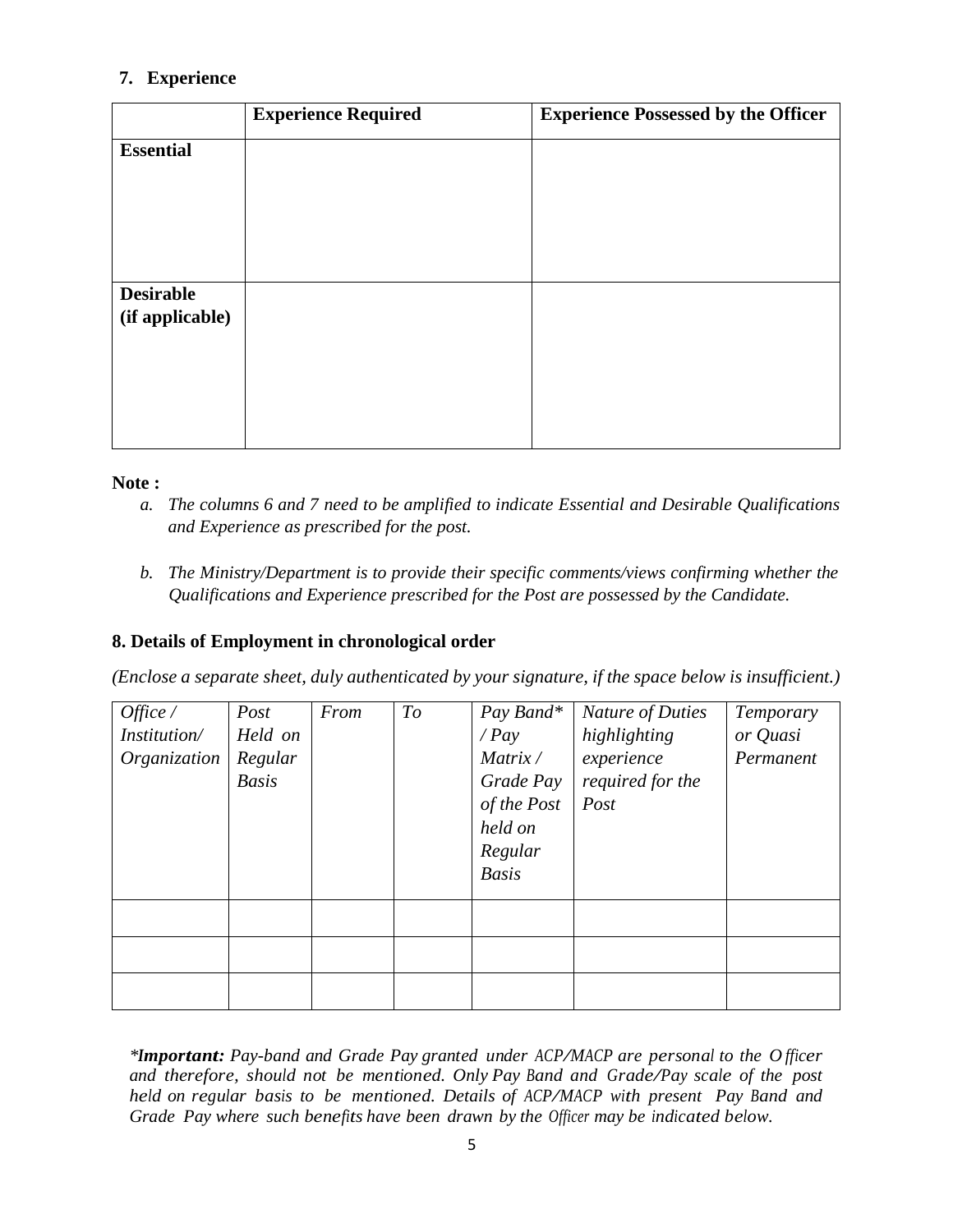| Office/Institution/<br>Organisation | <b>Basic</b><br>Pay,<br>Pay-Band/<br>Pay<br><b>Matrix and Grade</b><br>Pay/Level drawn<br>under ACP/MACP<br><b>Scheme</b> | <b>From</b> | <b>To</b> |
|-------------------------------------|---------------------------------------------------------------------------------------------------------------------------|-------------|-----------|
|                                     |                                                                                                                           |             |           |

**9. In case the present employment is held on deputation/contract basis, please state:-**

| a) The date of initial<br>appointment | $\mathbf{b}$<br>of<br><b>Period</b><br>appointment<br>on<br>deputation/contract | <b>Name</b><br>$\bf c)$<br>present office<br>organisation<br>to<br>which<br>the<br>applicant belongs | of the $ d $ Name of the post<br>and pay of the post<br>held in substantive<br>the<br>capacity<br>in<br>present organization |
|---------------------------------------|---------------------------------------------------------------------------------|------------------------------------------------------------------------------------------------------|------------------------------------------------------------------------------------------------------------------------------|
|                                       |                                                                                 |                                                                                                      |                                                                                                                              |

*Note :*

- *i. In case of officers already on deputation, the applications of such officers should be forwarded by the parent Cadre/Department along with Cadre Clearance, Vigilance Clearance and Integrity Certificate.*
- ii. Information under Column 9 (c) & (d) above must be given in all cases where a person is *holding a post on deputation outside the cadre/organisation but still maintaining a lien in his parent cadre/organization.*
- **10.** If any post held on deputation in the past by the applicant, date of return from the last deputation and other details: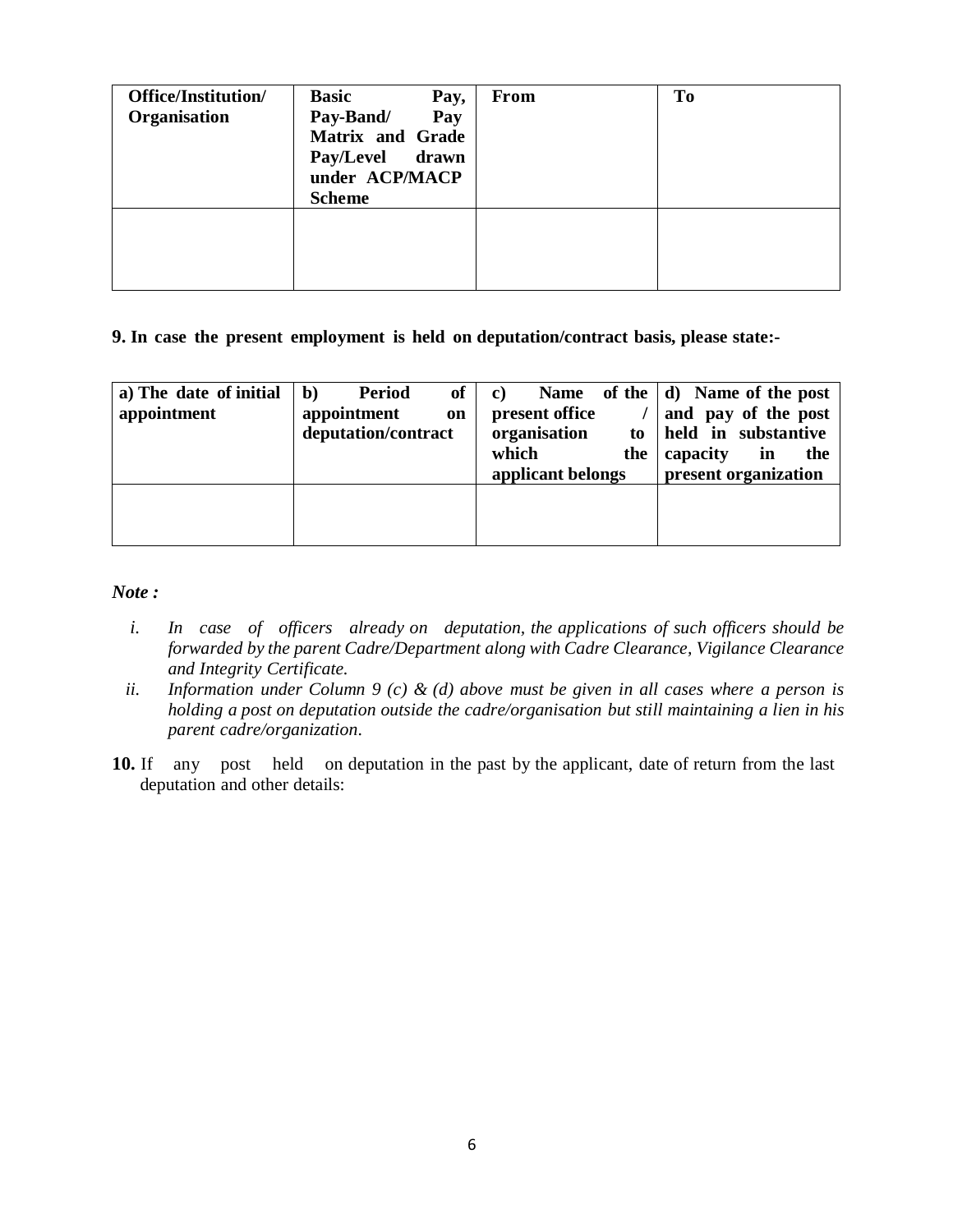#### **11. Please explain the relevance of your experience & contribution in context of the experience required for the post .** (*Approx. 250 Words*)

*(Enclose a separate sheet, duly authenticated by your signature, if the space below is insufficient.)*

#### **12. Additional details about present employment:**

**Please state whether working under**

- **a) Central Government :**
- **b**) State Government :
- **c) Autonomous Organization :**
- **d) Public Sector Undertaking :**
- **e) University/Training/Research Institution :**
- **f) Others (Please Specify) :**

*(Please indicate name of the Employer against the relevant column)*

**13. Total Emoluments per month being presently drawn i.e. Basic Pay, Grade Pay and**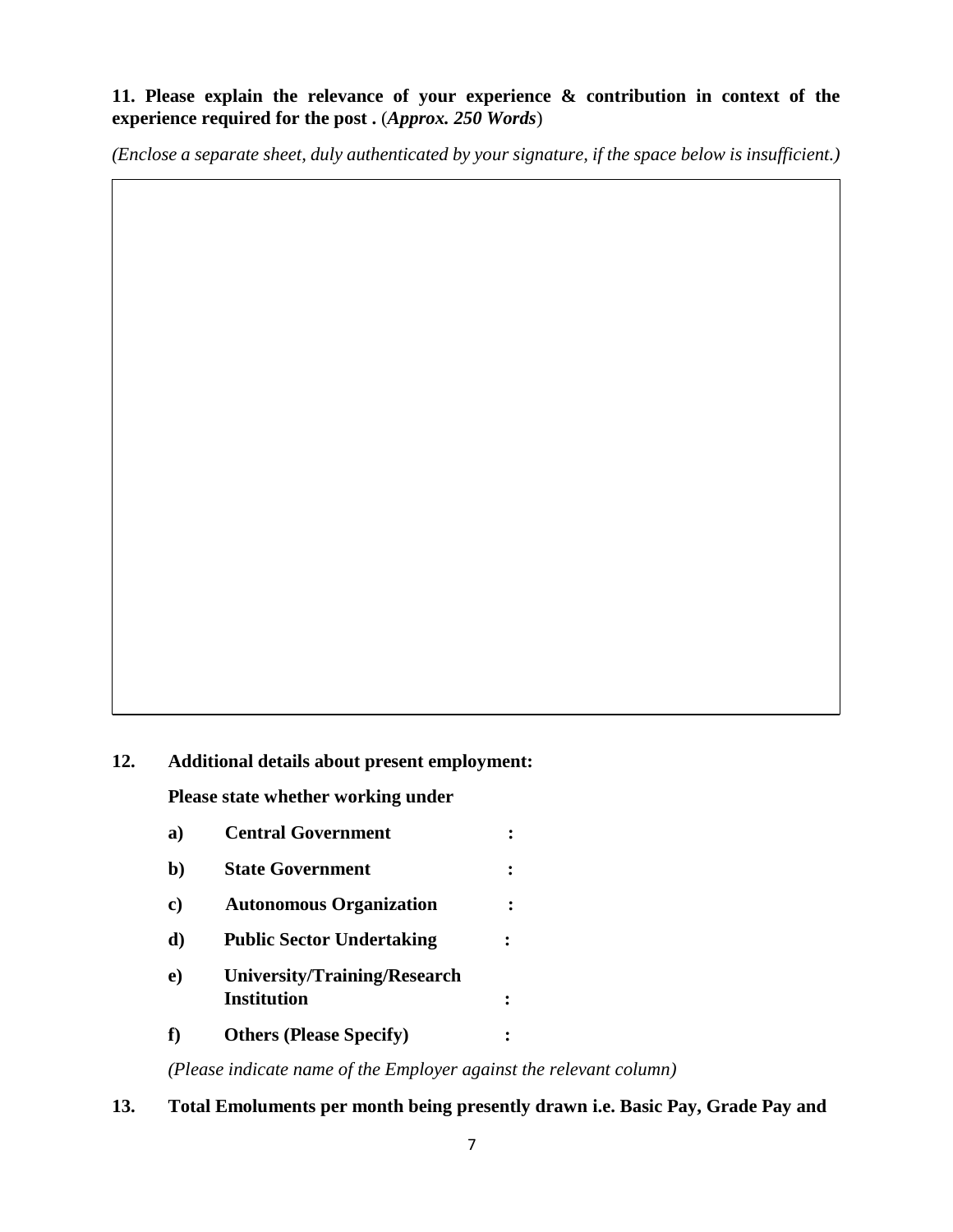**Total Emoluments :**

**14. Additional information, if any, which you would like to mention in support of your suitability for the post.**

**The information here may include areas like additional academic qualifications; professional training; additional experience; Research Publications; Special Projects etc.; Awards/Scholarships/Official Appreciation/affiliation with professional bodies, any other specific achievements.**

(*Enclose a separate sheet duly authenticated by your signature, if the space is insufficient*).

The information/details provided by me are correct and true to the best of my knowledge and no material fact having a bearing on my candidature has been suppressed/withheld.

> (Signature of the Candidate) Address: Date: Email: Mobile: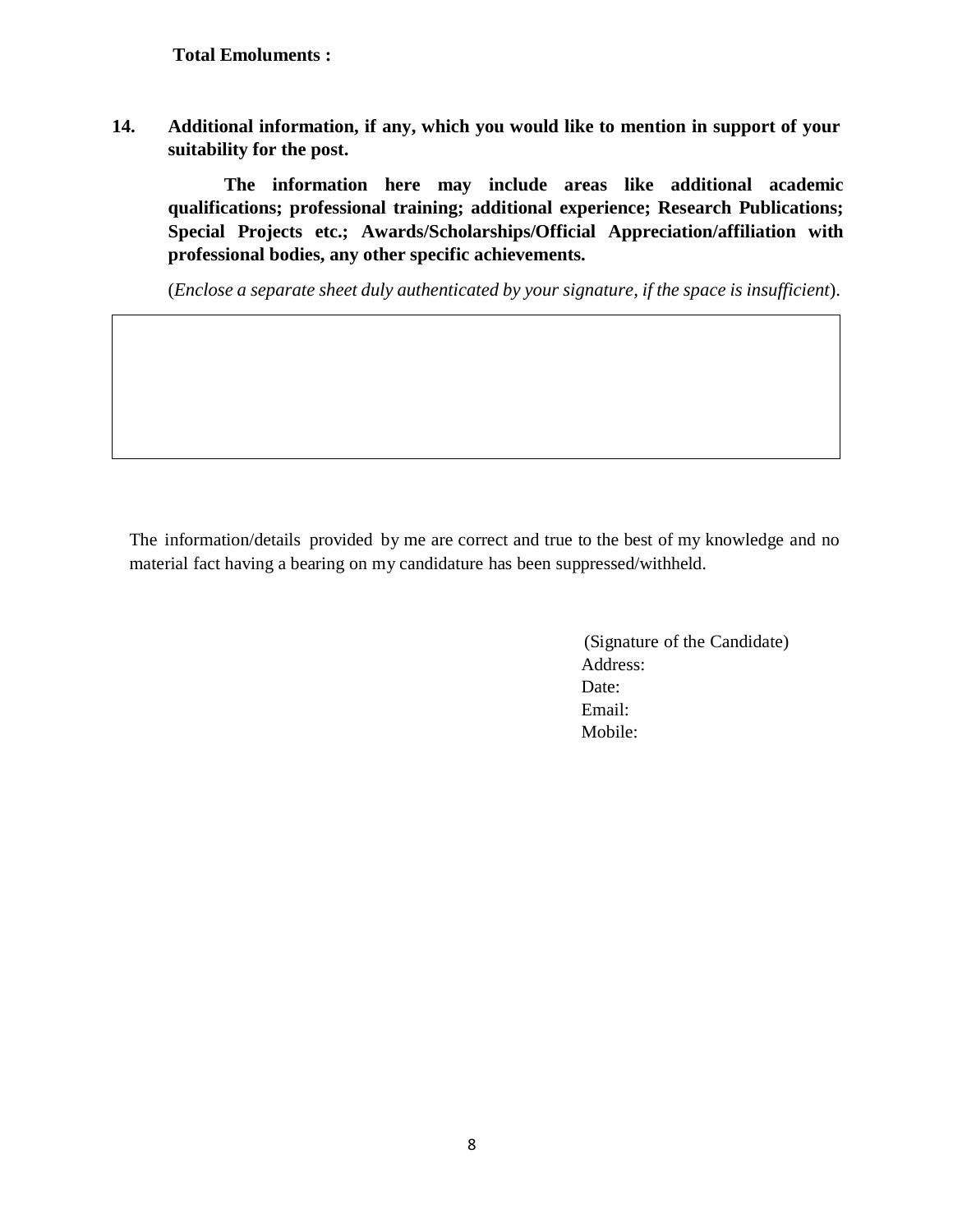### **Certification by the Employer/Cadre Controlling Authority**

The information/details provided in the above application by the applicant are true and correct as per the available records. The Officer possesses educational qualifications and experience prescribed for the Post applied for. If selected, the Officer will be relieved immediately.

#### **2. Also certified that:**

- i. There is no vigilance or disciplinary case pending/contemplated against Smt/ Shri ………………..
- ii. Her/ His integrity is certified.
- iii. Her/ His CR Dossier (photocopies of the ACRs for **the last 5 years duly** attested by an officer of the rank of Under Secretary of the Govt. of India or above) are enclosed.
- iv. No major/minor penalty has been imposed on her/him during the last 10 years Or A list of major/minor penalties imposed on her/him during the last 10 years is enclosed (as the case may be)

Countersigned

(Employer/Cadre Controlling Authority with Seal)